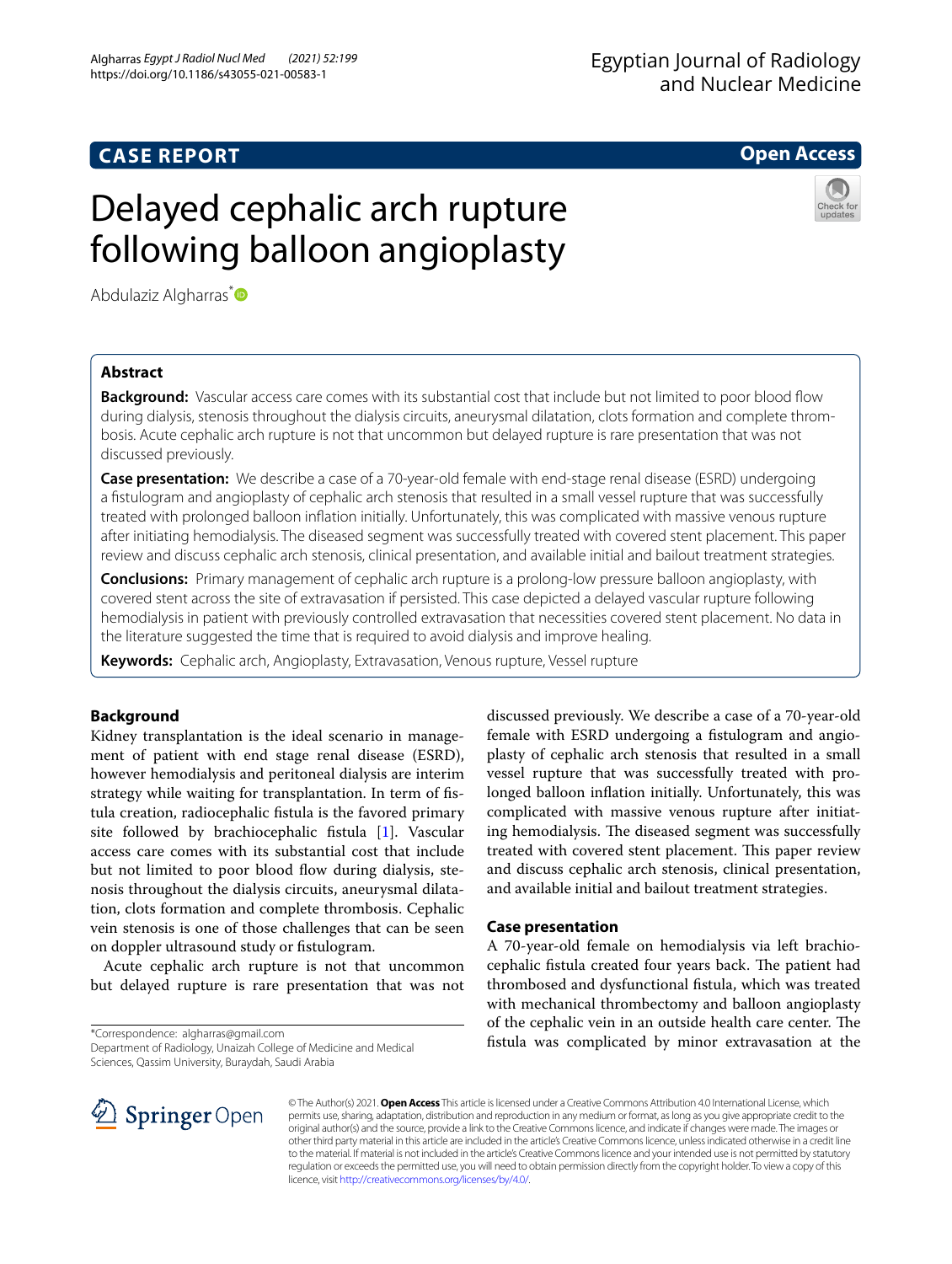cephalic arch, which was well managed with balloon tamponade.

In the following day, she returned to the dialysis center and underwent a hemodialysis session at the same access site. Shortly after the dialysis, she started to developed chest wall pain and swelling. Patient transferred to the emergency department; urgent complete blood count depicted a marked drop in the hemoglobin level 7 gm/ dl (baseline 10  $gm/dl$ ). The cephalic vein was completely thrombosed with a patent brachial artery on ultrasound. Then, a fistulogram was done right away.

A venous 5F sheath (Terumo Medical, Japan) was initially inserted, and a fstulogram revealed long segment thrombosis of the cephalic vein. massive contrast extravasation at the level of previously treated segment with multiple clots proximally was seen after contrast injection close to the arch (Fig. [1](#page-1-0)). Many attempts to cross the rupture from the same access were unsuccessful. As a result, a through-and-through access was achieved using a femoral access, an angled tip catheter, and wire access to the cephalic vein, which was snared using a snare kit device (Argon Medical, USA).

An attempt for a prolonged low-pressure balloon angioplasty using 8 mm balloon (Armada, Abbott, USA) that was infated to burst pressure for 2 min then 5 min were not successful, therefore a decision was made to place two 8 mm  $\times$  8 cm covered stent (Viabahn, Gore Medical, USA) to seal the perforation site as the frst stent did not seal the perforation completely. No attempt was done for declotting as the patient condition was not permissible, however a temporary tunneled dialysis catheter (Bard Medical, USA) via right jugular access. She was placed on aspirin; however, since the patient had just recovered from a major bleeding attack, adding another anticoagulant was not an option.

After the patient has been stabilized, and one-week later, fstulogram showed intact cephalic arch with complete resolution spontaneously of previously seen clots throughout the fstula (Fig. [2](#page-1-1)).

## **Discussion**

Cephalic vein stenosis is a well-known outcome for dysfunctional brachiocephalic arteriovenous fstulas particularly in the most central portion 1mainly due to mechanical stresses that can result in intimal and medial hyperplasia  $[2, 3]$  $[2, 3]$  $[2, 3]$  $[2, 3]$  $[2, 3]$ . Distinctive signs for outflow stenosis consist of slow flow rate, prolonged bleeding and access thrombosis and clots [\[4](#page-2-3)]. Standard treatment for such is balloon angioplasty with lower patency rate of 23% at 1 year, and its major complication is vessel rupture at rate of 0.5% [\[4](#page-2-3)]. Other possible treatments include covered stent graft placement and surgical transposition of the cephalic vein [\[5](#page-2-4)].

It is noted that the rate for venous rupture reach up to 15% at the level of the cephalic arch in comparison to less than 3% in the other sites in the dialysis circuits [\[6](#page-2-5), [7](#page-2-6)]. Such complication usually treated with prolonged low pressure balloon infation (3–5 min, with no data to support specifc timing) that can be repeated couple times, if persisted, covered stent placement is the choice during the same session  $[8-10]$  $[8-10]$ . If there is difficulty in crossing the extravasation, vein ligation or coil embolization may be required to control the bleeding [\[10](#page-2-8), [11\]](#page-2-9).

There is no data on post angioplasty management for those patients. There are two options that may arise. One, if the patient treated with covered stent, then resuming dialysis immediately has no issue. Two, if the patient is



<span id="page-1-0"></span>(star) associated with thrombosis of the cephalic vein proximally as well as partially thrombosed aneurysm centrally (white arrow)



<span id="page-1-1"></span>**Fig. 2** Follow-up fstulogram shows intact cephalic arch with nonsignifcant narrowing distally. Previously seen extravasation and clots are no longer seen